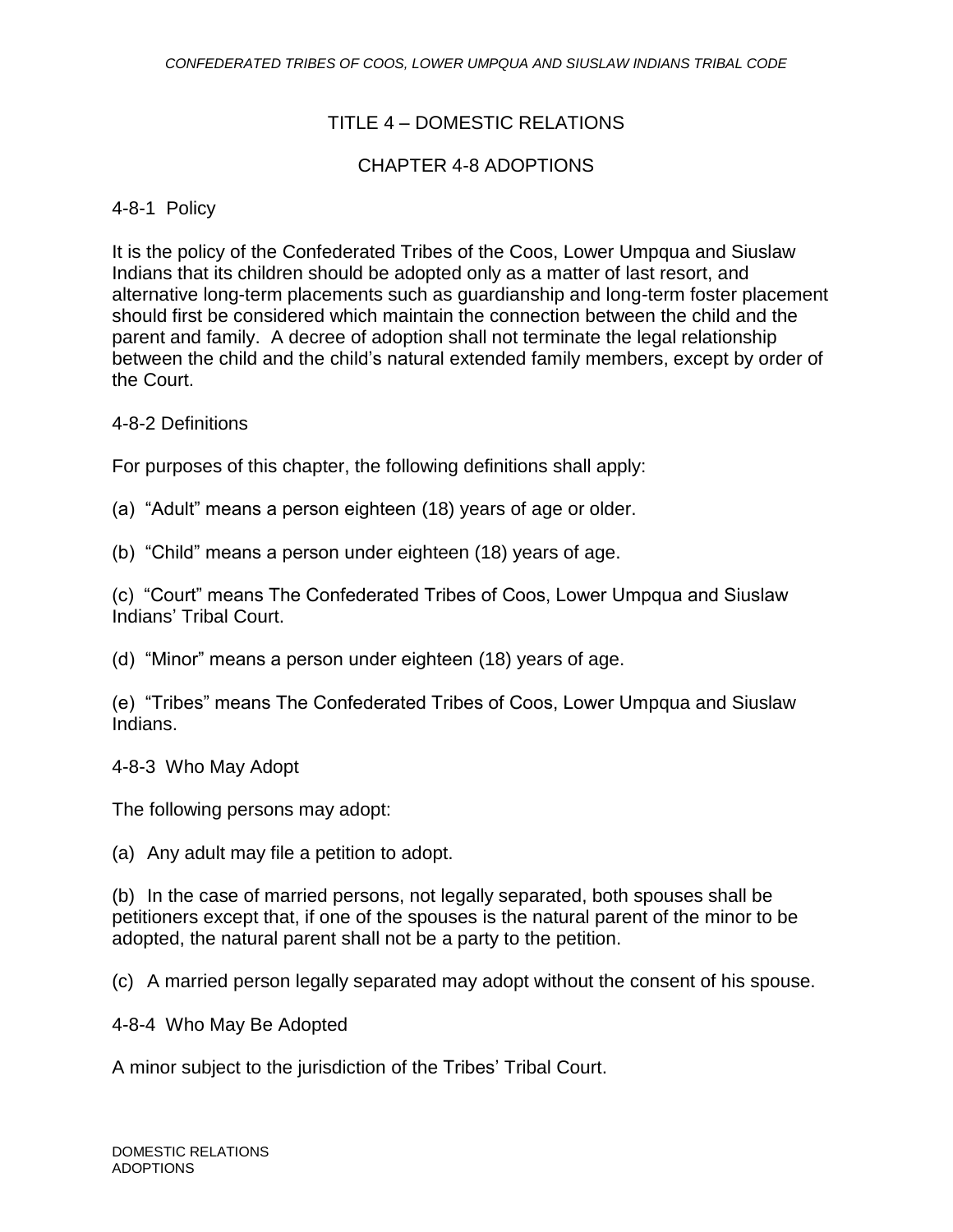4-8-5 Conditions to Adoption

(a) The welfare of the child shall be primary;

(b) The proposed adoption must be in the best interests of the child; and

(c) A person adopting shall be at least ten (10) years older than the child, unless the court determines that it is in the best interest of the minor to allow adoption by a sibling less than ten years older than the child.

4-8-6 Order of Preference for Adoption

Preference in adoption shall be given in the following order:

(a) A member of the child's immediate family, which shall be construed to include a brother or sister, aunt or uncle or grandparent, who otherwise meets the age restrictions for an adoptive parent found in Sections 4-8-2 and 4-8-4; or

- (b) A member of the child's extended family; or
- (c) A member of the child's Tribe; or,

(d) A person designated by the child's parent or approved by the Tribes' Child Protection Team; or,

- (e) A member of an Indian Tribe to which the child has hereditary connections;
- (f) A member of any Indian tribe; or,
- (g) An appropriate non-Indian person.

4-8-7 Petition for Adoption

To initiate an adoption in Tribal Court, a petition for adoption shall be filed with the Tribal Court Clerk. In circumstances in which parental rights have been involuntarily terminated and the child is placed within the care and custody of the Tribes**'** Family Services Department, the Department may file the adoption petition. In all other circumstances, a petition for adoption may be filed by the proposed adoptive parent(s). It shall be verified under oath by the adoptive parent(s) or Tribal Family Services Department caseworker and shall contain:

(a) The full name, residence, place of birth, date and sex of the child, with attached documentary proof of the date and place of the birth of the child to be adopted.

(b) Documentary proof of the child's membership status in the Tribe, if such proof exists;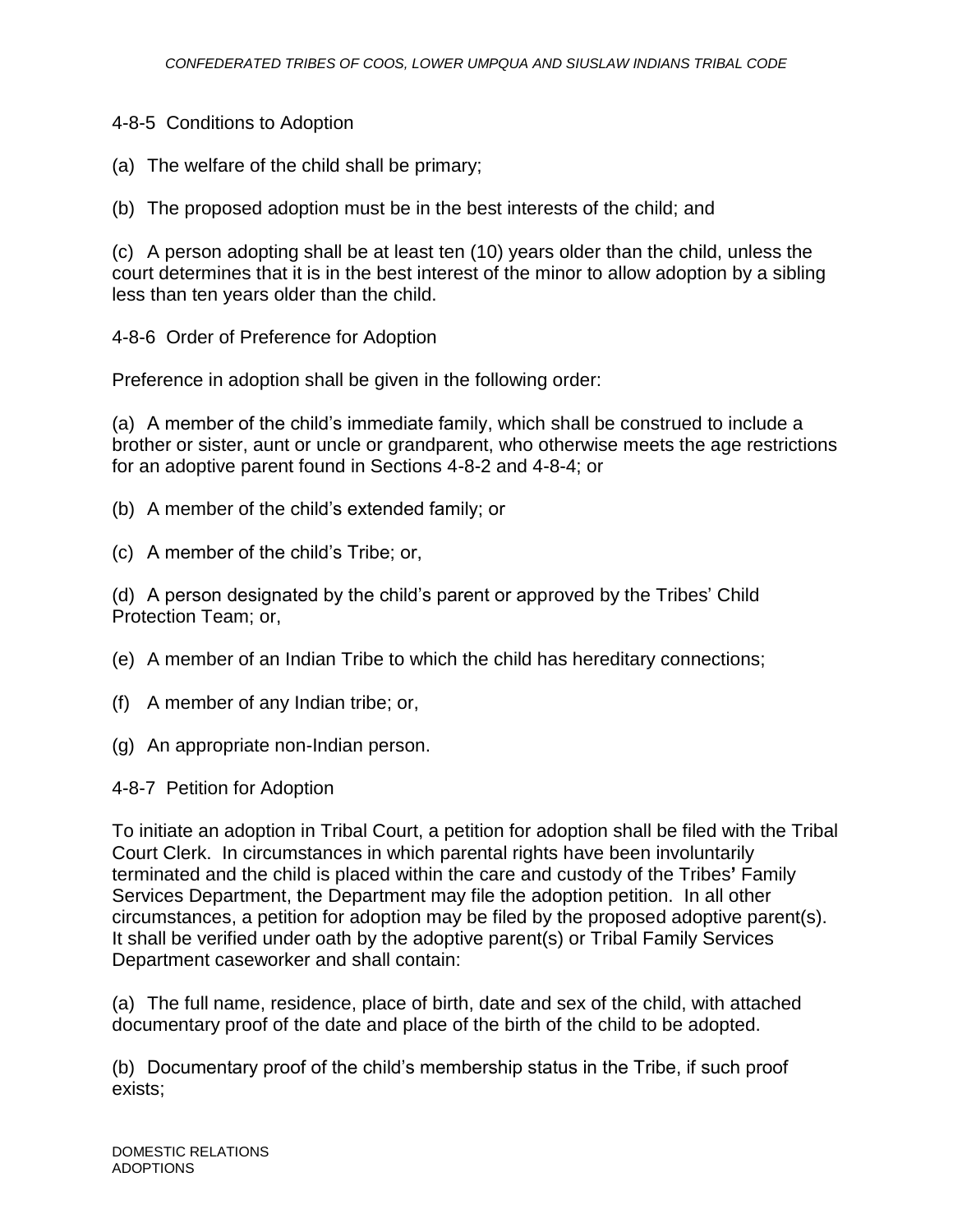(c) The full name, residence, date and place of birth, occupation of the adoptive parent(s), statement of relationship to the child, documentary proof of marital status, provided this shall not be interpreted to prohibit single parent adoptions;

(d) Proof of parental consent to the adoption where the petitioners are relatives of the child by blood or marriage; except

(1) where the natural parents are deceased, as evidenced by certified copies of death certificates**;** or

(2) where there is a court order terminating parental rights of the parents to the child.

(e) An agreement by the adopting parent of the desire that a relationship of parent and child be established between them and the child;

(f) A full description and statement of value of all property owned, possessed or held in trust by and for the child.

(g) A citation to the specific section of this Code giving the Court jurisdiction of the proceedings; and

(h) A brief and concise statement of the facts which may aid the Court in its determination.

(I) If the proposed adoption is the result of a Juvenile Dependency case in state court, a copy of the order transferring the matter to Tribal Court shall be attached to the Petition.

4-8-8 Investigative Report

## (a) Role of Family Services Department Caseworker

The caseworker shall prepare and present to the Court a report within thirty (30) days of the filing of a petition for adoption or a supplemental report as ordered by the Court as to the suitability of the child for adoption, as well as to the financial, moral, physical fitness, general background of the adoptive home, and adoptive parent or parents. A home study shall be conducted as part of this procedure and shall be filed with the court as part of the adoption petition when the Tribal Family Services Department files the petition for adoption. The tribal caseworker shall contact appropriate agencies and individuals who have relevant knowledge and such contacts and relevant information shall be included in the report. The tribal caseworker shall make written recommendations on the proposed adoption.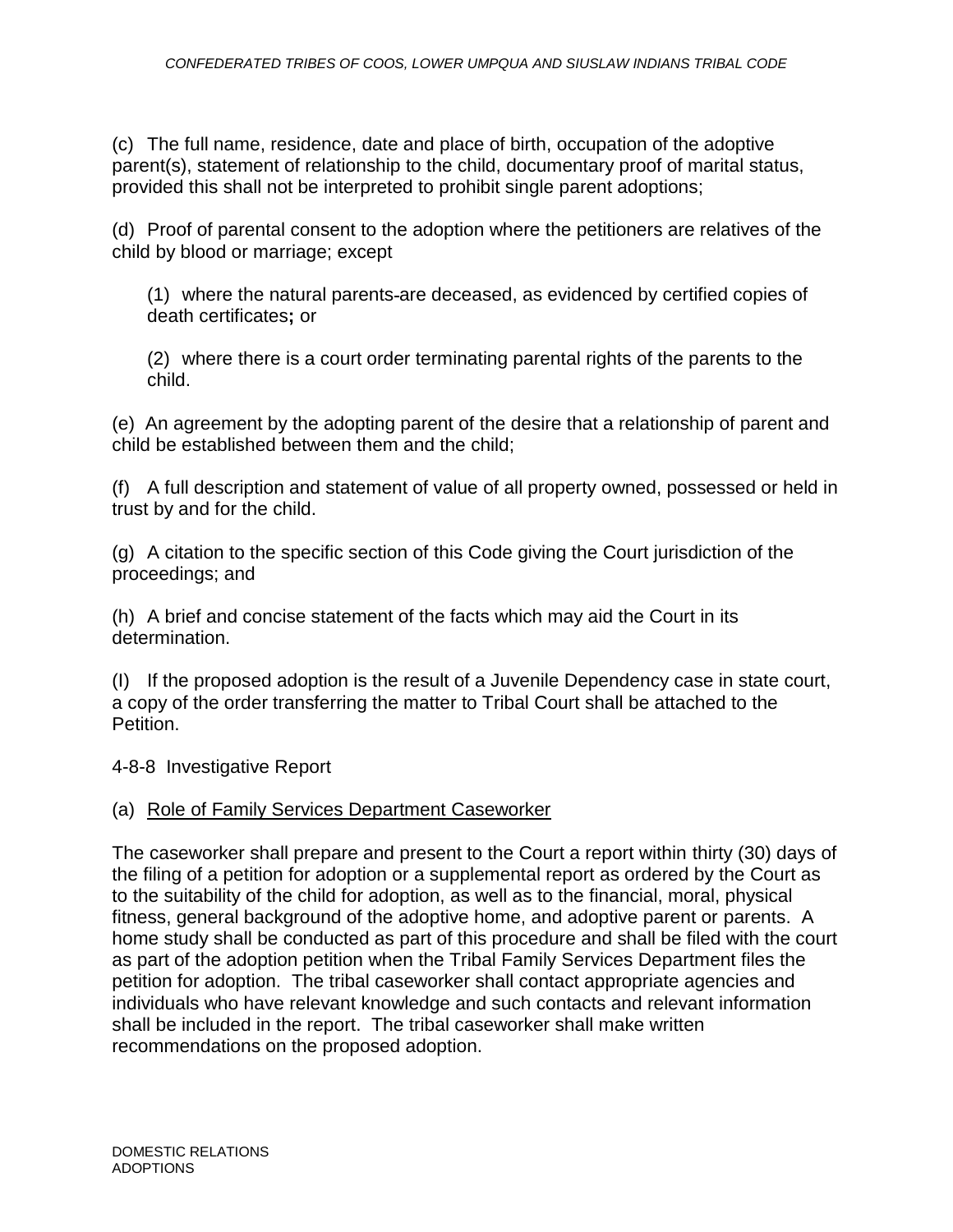## (b) Other Agencies; Individuals

The Court may order other agencies or individuals to prepare and file written reports with the Court to aid in the Court's determination on the suitability of the proposed adoption. In lieu of an adoption study conducted by Tribal Family Services, the Court may rely on a post-placement adoption study prepared by a duly licensed State or private Adoption Agency in the state or county of residence of the proposed adoptive family.

## (c) Cost of Investigative Report by Tribal Family Services

Proposed adoptive parents will pay \$675 for this post placement report fee , paid to the Tribal Family Services Department at the time of filing, unless waived by the Tribal Court for good cause.

(d) Copies of reports shall be served on petitioner at the same time they are presented to the Court.

- 4-8-9 Consent to Adoption
- (a) When Required. Written consent to adoption is required of:

(1) Each biological, adoptive and acknowledged parent whose parental rights have not been involuntarily terminated, who has not voluntarily relinquished or terminated his or her parental rights;

- (2) The minor, if he or she is eleven (11) years of age or older.
- (b) When Not Required. Written consent to an adoption is not required if:
	- (1) The parent's rights have been involuntarily terminated;
	- (2) The parent has voluntarily relinquished or terminated his or her parental rights;
- (c) Procedure for Signing the Consent to Adopt

Written consents, where required by this Code, shall be attached to the petition for adoption. Written consent to an adoption shall be signed and acknowledged before a Notary Public. Consent shall not be accepted or acknowledged by the Court unless signed and acknowledged more than ten (10) days after birth of the child, except by order of the Court. An interpreter shall be provided if required by the Court. The Court shall have authority to inquire as to the circumstances behind the signing of consent under this section.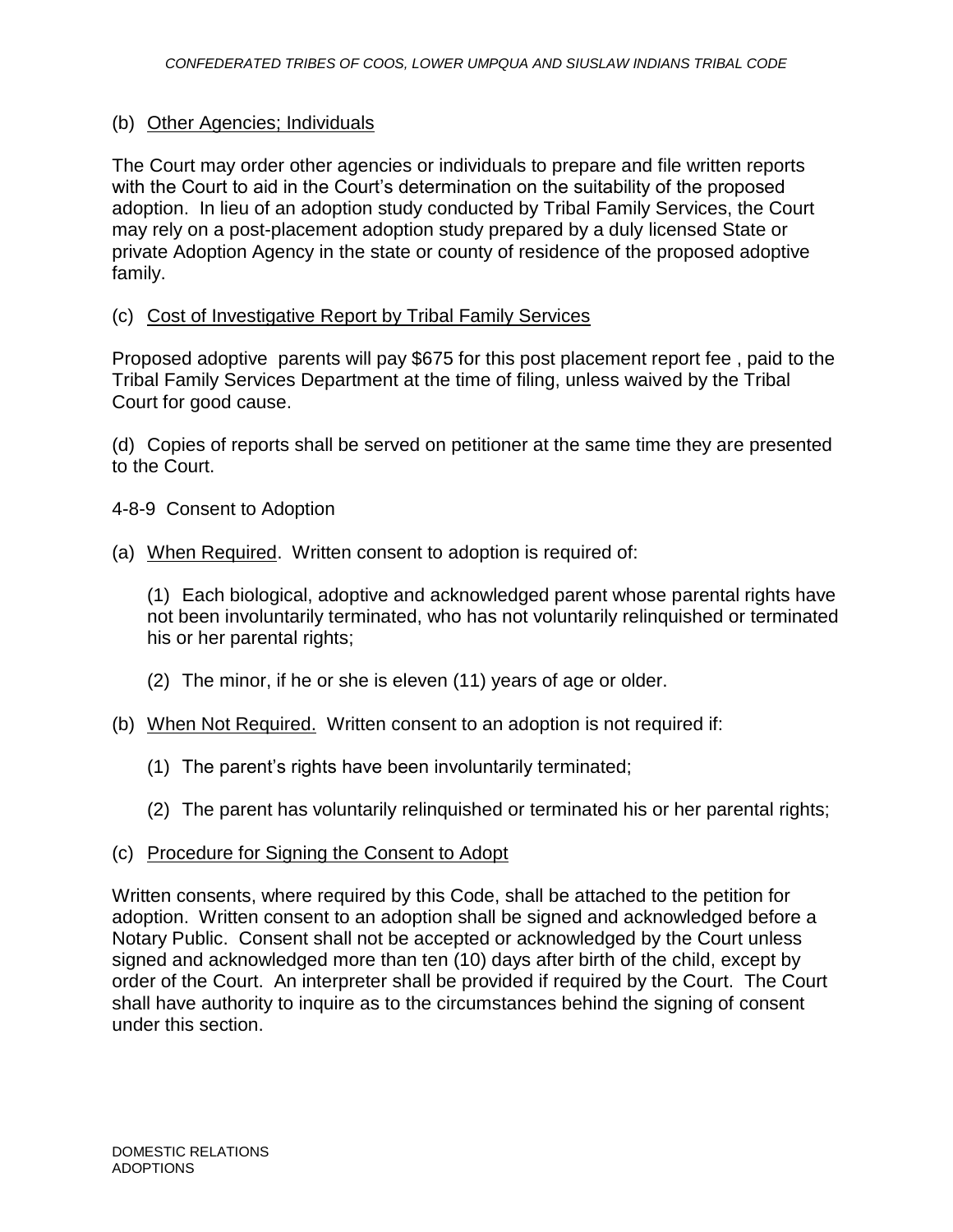## (d) Withdrawal of Consent to Adopt

Written consent cannot be withdrawn after the entry of a final order of adoption. Consent may be withdrawn prior to the final order of adoption upon a showing by a preponderance of evidence at a hearing before the Court that consent was obtained by fraud, duress or coercion, or the best interests of the child require the consent to adoption be voided.

## (e) Grandparent Notification

All grandparents shall be notified of the pending adoption in writing, certified return receipt, at their last known address. Information on Oregon's Voluntary Adoption Registry shall be sent along with this letter. Failure to complete notification because of a returned notice shall not deprive the court of jurisdiction to act on the petition.

4-8-10 Hearing on Petition for Adoption

## (a) Purpose, Time Limit

A hearing shall be held within sixty (60) days of receipt of an adoption petition to determine if it is in the minor's best interest to be adopted by the proposed adoptive parents

## (b) Procedure at Hearing

(1) The proposed adoptive parent or parents shall appear personally at the hearing. At or before the hearing, any biological, adoptive or acknowledged parent consenting to the adoption must appear personally before the judge, in open court so the Court can determine the voluntariness and understanding with which consent was given, only if the court determines the validity of the consent is an issue. All other persons whose consent is necessary shall be duly notified and shall personally appear, if the Court determines the validity of the consent is an issue.

(2) The judge shall examine all persons appearing as to the suitability of the child for adoption, the validity of consent to adoption, the financial, moral and physical fitness, responsibility of the adoptive parents, and whether the best interests of the child will be promoted by the adoption.

(3) The Court shall also hear natural extended family members to decide whether the child's legal relationship to the natural extended family should be terminated.

## 4-8-11 Order on Petition for Adoption

(a) Granting the Petition

If the Court is satisfied that it is in the best interest of the child to grant the petition, the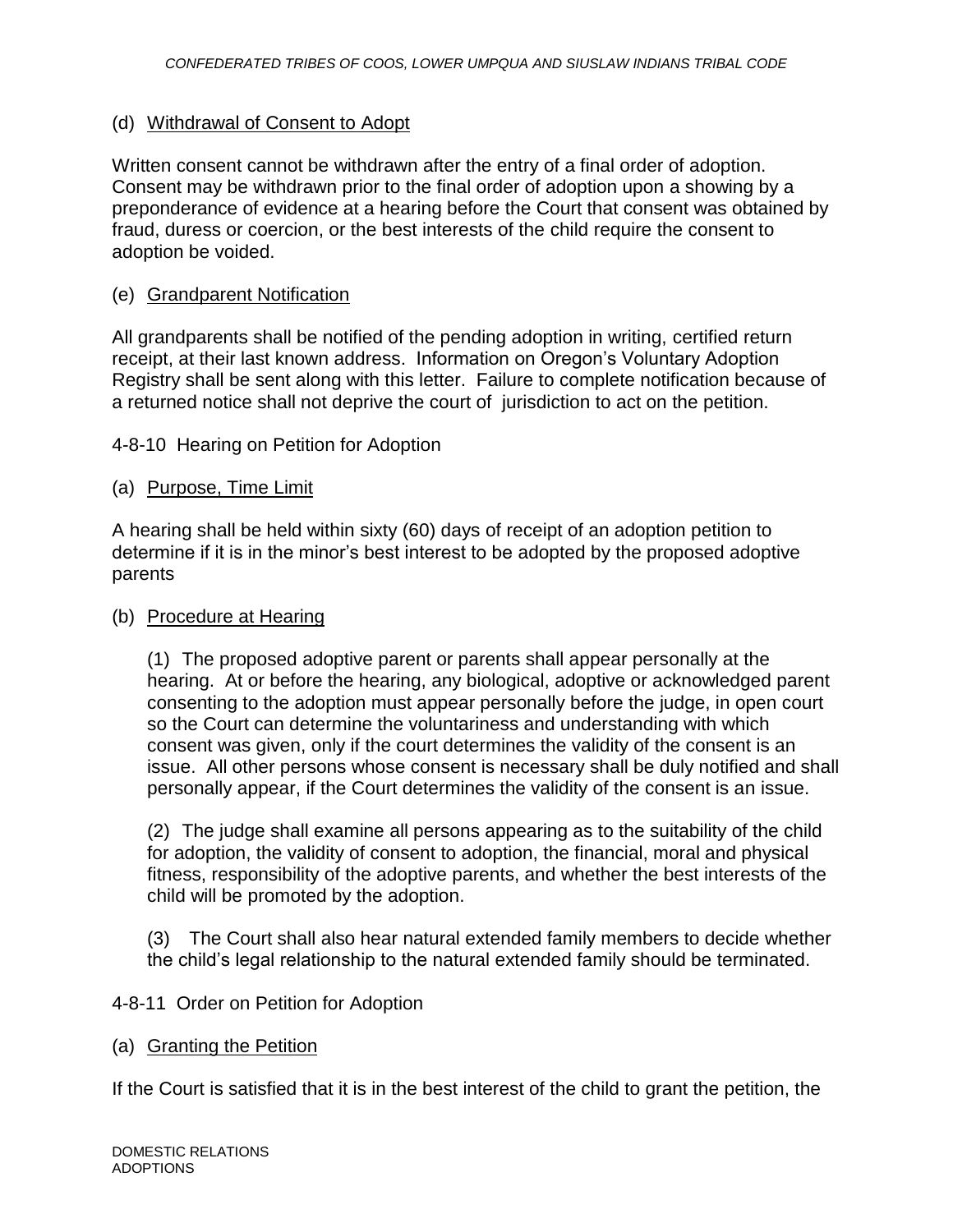Court may:

(1) Enter a final decree of adoption immediately, or

(2) In cases in which the minor has not been in the custody of the proposed adoptive family for six months at the time of hearing, the Court may continue the hearing until the child has been placed in the legal custody of the adoptive parent(s) for at least six (6) months. After six (6) months, the court may request a supplemental report; and, if the Court determines that the best interest of the child is served, the Court shall enter the final decree of adoption immediately.

## (b) Contents of Adoption Order

The final order of adoption shall include such facts necessary to establish that the child is eligible and suitable for adoption, and that the adoptive home and parents are adequate and capable of providing the proper care of the child, as shown by the investigation reports and the findings of the Court upon the evidence produced at the hearings.

## (c) Denying the Petition

If the Court finds that the adoption petition is not in the best interests of the child, the petition shall be denied. The Court may request the Family Services Department or other agencies authorized to provide such services to assist in the placement and care of the child. Where the Court finds the best interest of the child will not be served by the adoption, a guardian shall be appointed and suitable arrangements made for the care of the child, in accordance with the applicable provisions of this Code.

4-8-12 Adoption Records

## (a) Confidentiality

All records, reports, proceedings and orders are confidential, permanent records of the Court. These records, reports, proceedings and orders shall be sealed and shall not be available for release or inspection by the public, except by Order of the Court.

## (b) Release of Information

Information contained in records, reports, proceedings and orders shall be released upon petition to the Court by the

(1) adopted person after reaching legal age of majority; or

(2) upon order of the Court upon a showing of good and sufficient cause by persons other than the adopted person who has petitioned for such information.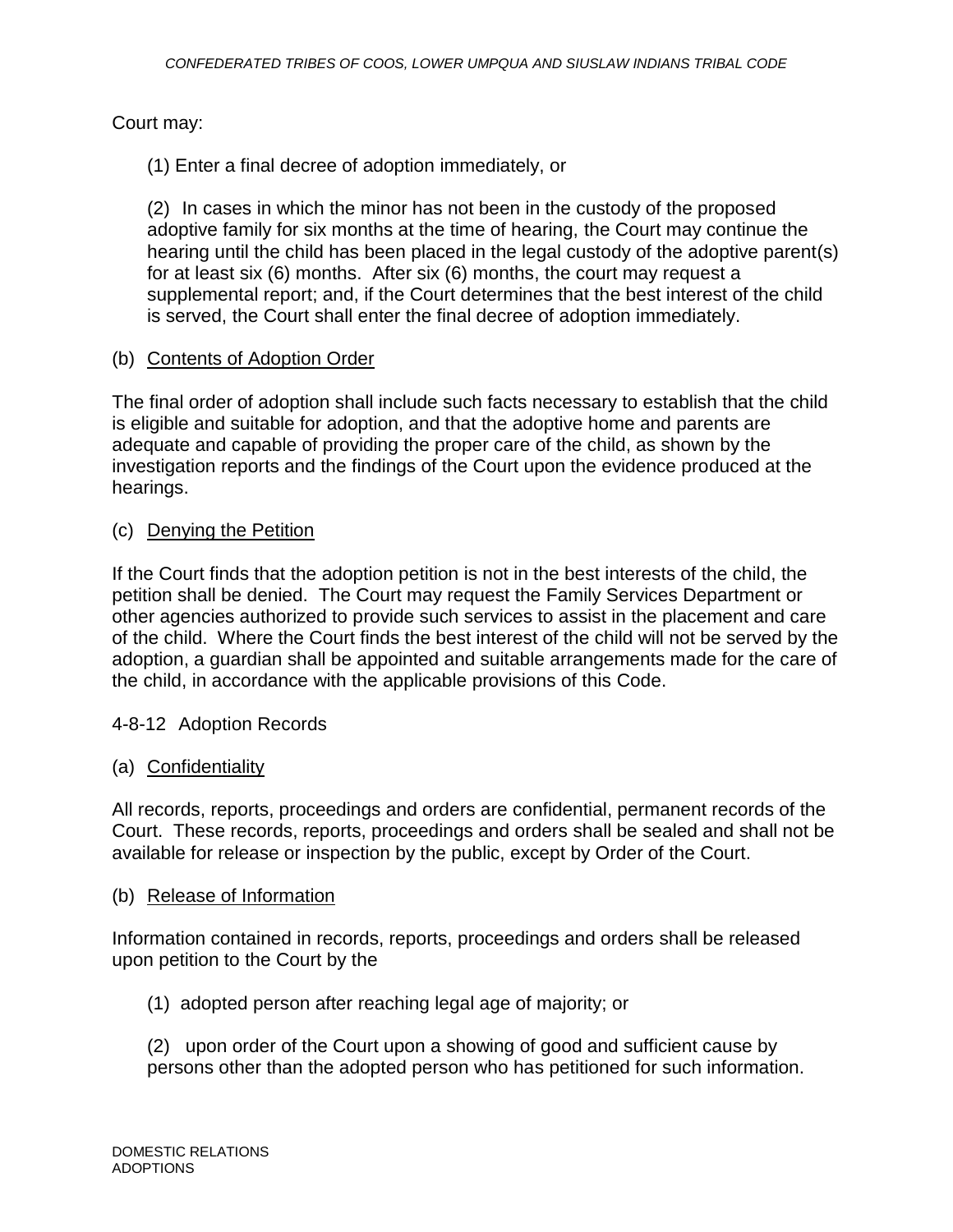#### (c) Notice to Biological Parent

No information shall be released unless:

(1) The biological parent(s) has been given notice by certified mail, return receipt requested at the parent's last known address, by the Court, of a petition for release of information within ten (10) days of the request; or

(2) The biological parent has consented in writing before the Court to release information; or

(3) The Court determines the need for information is greater than the parent's right to privacy.

(d) The Court may refuse to divulge the biological parents' names but may release other information as long as the information will not lead to the discovery of the parents*'* names.

4-8-13 Adoptive Birth Certificate; Release of Original Certificate

(a) The Tribal Court Clerk, within five (5) days of the final decree of adoption entered by the Court, shall notify the Division of Vital Statistics of the State Board of Health of the State which issued the original certificate of birth, by providing a certified copy of the final decree of adoption, that the adoption has taken place. The Tribal Court Clerk shall give the full name, sex, birthday*,* name of physician (if known), adoptive mother and father's dates of birth, states of birth and social security numbers and names of natural parents, in order that a new record of birth in the new name and with the name or names of the adopting parents are to be recorded.

(b) The cost of the new Birth Certificate is \$50.00. This shall be submitted to the Division of Vital Statistics of the State Board of Health with the new birth certificate information. This feel is paid by the adopting parents, or if waived by the Tribal Court, the Tribes' Family Services Department.

4-8-14 Name and Legal Status of Adopted Child

Minor children adopted by order of the Court shall assume the surname of the persons by whom they are adopted, unless the petition provides for or the Court orders otherwise. They shall be entitled to the same rights as natural children of the persons adopting them. However, adoption does not confer tribal membership status on adopted children who would not be otherwise eligible. Adoption does not terminate the rights of natural extended family members of the child, as a group, except by Order of the Court. Adoption does not extinguish the right of the adopted child to inherit from any natural extended family member whose rights have not been terminated by Order of the Court.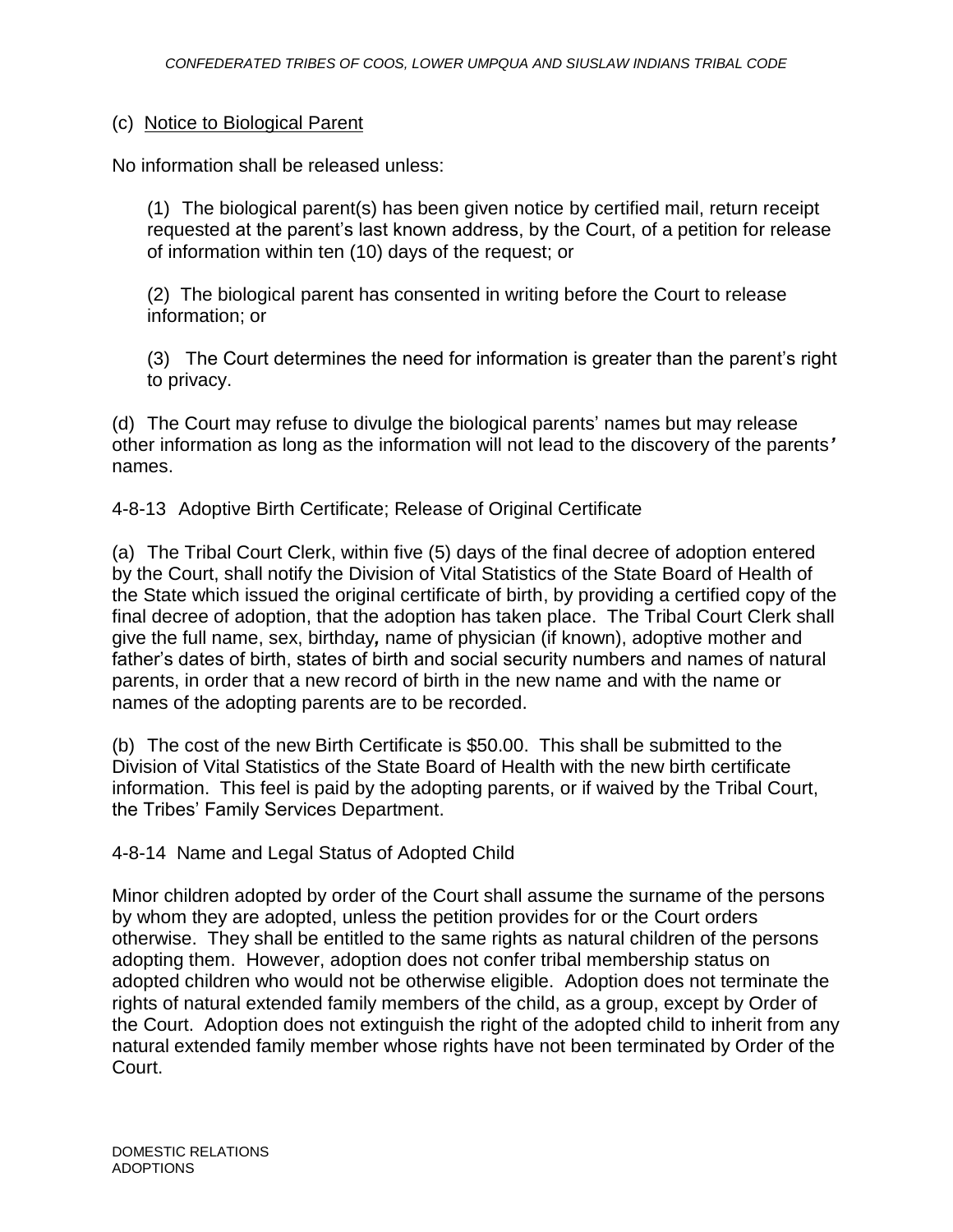#### 4-8-15 Tribal Membership

Pursuant to the Tribes' Constitution, Article III, Section 6, adoption by a member of The Confederated Tribes of Coos, Lower Umpqua and Siuslaw Indians shall not make the adoptee eligible for full voting membership in the Tribes unless the adoptee would have been eligible for full membership as a member of his or her birth family. Adoptees of members of the Tribes not eligible for full membership shall be made honorary members of the Tribes.

#### 4-8-16 Sovereign Immunity Intact

Nothing in this Code is to be construed to create a cause of action for violation of its provisions or to be construed as a waiver of the sovereign immunity of the Tribes.

#### 4-11-17 Severability

If a court of competent jurisdiction holds any provision of this Code invalid, the invalid portion will be severed and the remaining provisions shall continue in full force and effect.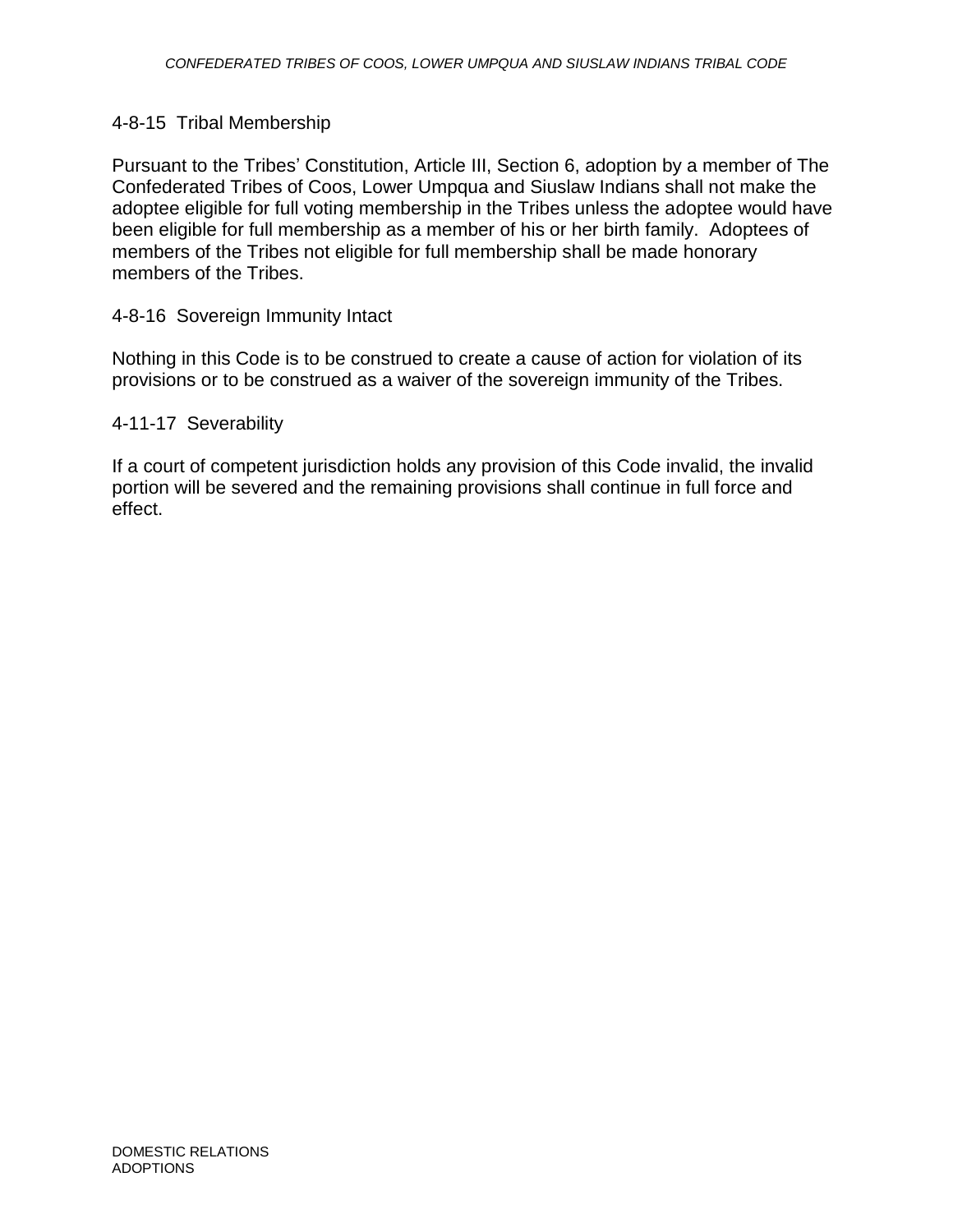# APPENDIX A

# LEGISLATIVE HISTORY AND EDITORIAL CHANGES